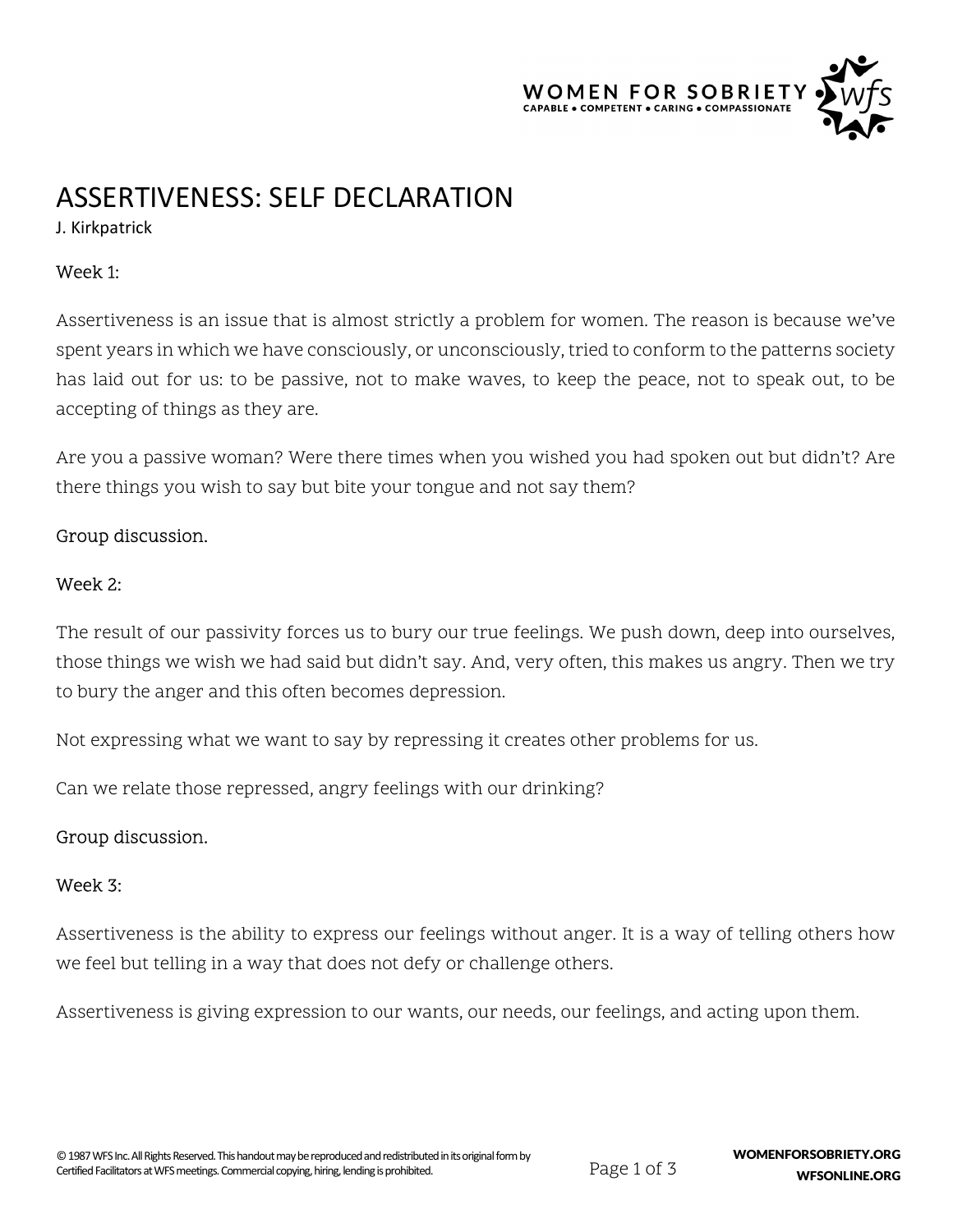

Women have problems with learning -- and expressing -- assertive behavior, because our society does not expect it of us. We are conditioned to be accepting of situations, while males, as children, are encouraged to speak up and take charge and they are expected to fight for what they want.

Women have been taught to handle life as it comes. But the women's movement of the 1960s focused on these negatives in women's lives and made us aware of our need to speak out, our need to stand up for our rights as human beings.

Do you believe yourself to be an assertive woman? Do you make your wishes and desires known without anger?

### Group discussion.

#### Week 4:

The basics of assertiveness behavior are our ability to express ourselves and to do so without anger.

Some examples of where we may wish to try out assertive behavior:

Are you able to remind someone who has borrowed something from you that they have had it too long and you'd like it returned?

If a waitress tries to seat you at a table you don't like, are you able to tell her so?

While you are standing in line and a smoking person stands in front of you while the smoke drifts to you and annoys you, are you able to tell that person reasonably?

If someone in your family has a very annoying habit that has been driving you crazy for a long time, are you able to tell them so without anger?

## Group discussion.

#### Week 5:

During the week, we should spend time each morning thinking about our self-expression.

If we wish to check ourselves, we may wish to examine a special situation, such as a visit to the doctor's office.

Page 2 of 3